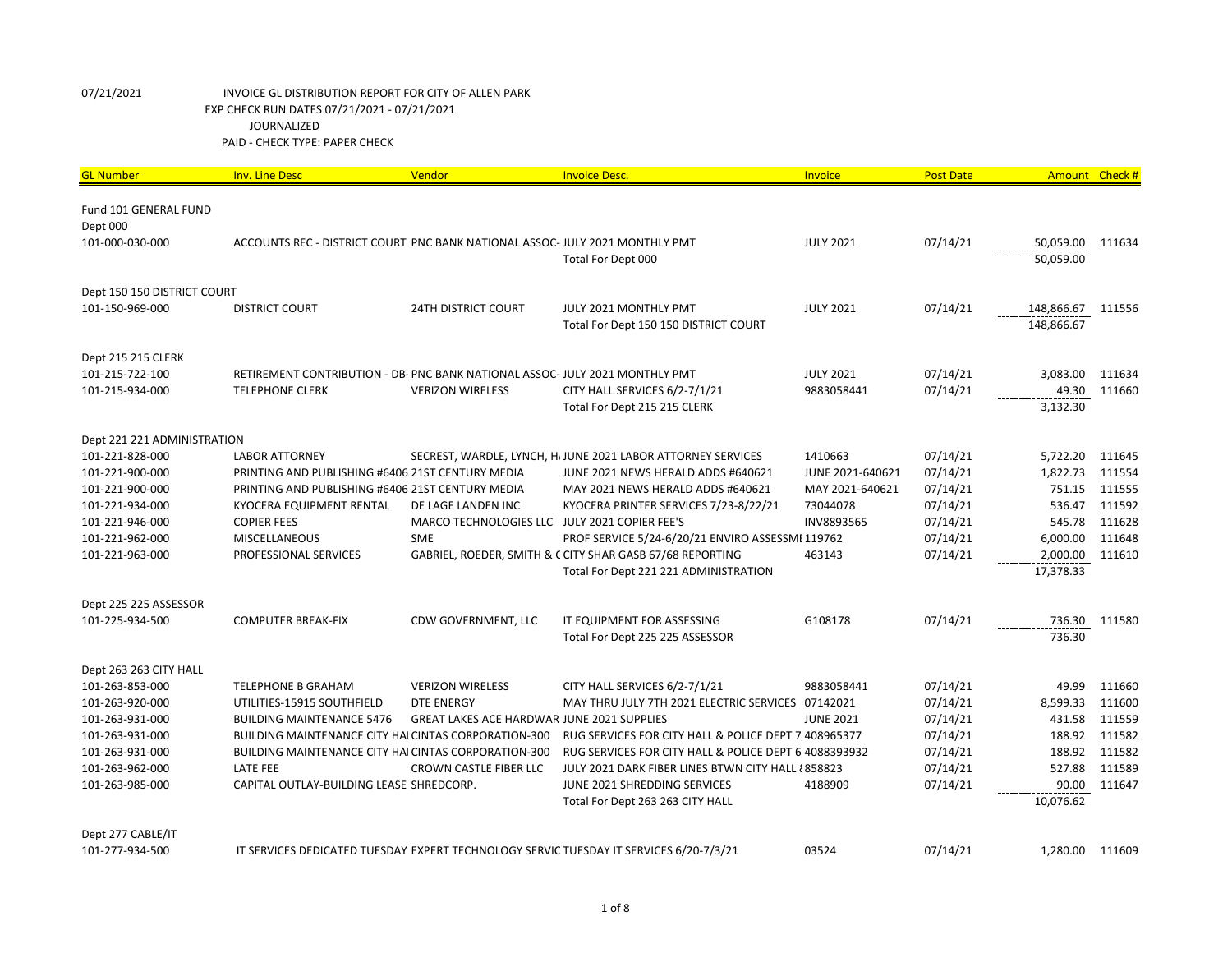| <b>GL Number</b>               | <b>Inv. Line Desc</b>                                                        | Vendor                                            | <b>Invoice Desc.</b>                                          | Invoice          | <b>Post Date</b> | Amount Check # |        |
|--------------------------------|------------------------------------------------------------------------------|---------------------------------------------------|---------------------------------------------------------------|------------------|------------------|----------------|--------|
| 101-277-934-500                | <b>COMPUTER BREAK-FIX</b>                                                    |                                                   | EXPERT TECHNOLOGY SERVIC SERVER MNT ON EACH SERVER & REBOOTED | 03500            | 07/14/21         | 135.00         | 111609 |
|                                |                                                                              |                                                   | Total For Dept 277 CABLE/IT                                   |                  |                  | 1,415.00       |        |
|                                |                                                                              |                                                   |                                                               |                  |                  |                |        |
| Dept 305 305 POLICE DEPARTMENT |                                                                              |                                                   |                                                               |                  |                  |                |        |
| 101-305-722-100                | RETIREMENT CONTRIBUTION - DB- PNC BANK NATIONAL ASSOC- JULY 2021 MONTHLY PMT |                                                   |                                                               | <b>JULY 2021</b> | 07/14/21         | 102,225.00     | 111634 |
| 101-305-761-000                | PRISONER BOARD                                                               | STATE OF MICHIGAN                                 | SEX OFFENDER REG FEE THRU 6/30/21                             | 551-588265       | 07/14/21         | 30.00          | 111574 |
| 101-305-761-000                | PRISONER BOARD                                                               | STATE OF MICHIGAN                                 | LIVE SCAN 6/24/21                                             | 551-588509       | 07/14/21         | 43.25          | 111575 |
| 101-305-761-000                | PRISONER BOARD                                                               | <b>JABLONSKI ERIK</b>                             | REIMBURSEMENT FOR POLICE SUPPLIES                             | REIMBURSEMENT    | 07/14/21         | 21.57          | 111620 |
| 101-305-805-000                | <b>VEHICLE TOWING</b>                                                        | <b>CITY TOWING</b>                                | AUCTION HELP ON 6/23/21                                       | 06232021         | 07/14/21         | 200.00         | 111583 |
| 101-305-805-000                | <b>VEHICLE TOWING</b>                                                        | <b>CITY TOWING</b>                                | 40 VEHICLES 6 PERSONAL PROP 6/16-6/30/21 6/16/21-6/30/21      |                  | 07/14/21         | 6,865.00       | 111583 |
| 101-305-853-000                | <b>TELEPHONE</b>                                                             | <b>VERIZON WIRELESS</b>                           | POLICE SERVICES 6/11-7/10/21                                  | 9883868416       | 07/14/21         | 853.09         | 111658 |
| 101-305-935-000                | COMPUTER SOFTWARE MAINTEN/ TRENTON, CITY OF                                  |                                                   | SINC COURT TECH FUND SERVICES 6/30/21                         | 2100046138       | 07/14/21         | 11,507.00      | 111654 |
| 101-305-935-000                | COMPUTER SOFTWARE MAINTEN/THOMSON REUTERS-WEST                               |                                                   | JUNE 2021 WEST INFORMATION CHGS                               | 844603816        | 07/14/21         | 212.36         | 111668 |
| 101-305-939-000                | <b>VEHICLE MAINTENANCE</b>                                                   | CLASSIC AUTO WASH INC.                            | JUNE 2021 CAR SERVICES                                        | 2012             | 07/14/21         | 218.40         | 111584 |
| 101-305-939-000                | <b>VEHICLE MAINTENANCE</b>                                                   | <b>GLENDALE AUTO VALUE</b>                        | PARTS FOR 2012 FORD EDGE                                      | 359-219957       | 07/14/21         | 284.40         | 111611 |
| 101-305-939-000                | <b>VEHICLE MAINTENANCE</b>                                                   | <b>GLENDALE AUTO VALUE</b>                        | <b>PARTS</b>                                                  | 359-219960       | 07/14/21         | 11.98          | 111611 |
| 101-305-939-000                | <b>VEHICLE MAINTENANCE</b>                                                   | <b>GLENDALE AUTO VALUE</b>                        | <b>PARTS</b>                                                  | 359-218722       | 07/14/21         | 77.22          | 111611 |
| 101-305-939-000                | <b>VEHICLE MAINTENANCE</b>                                                   | <b>INTERSTATE BATTERY OF SE N PARTS</b>           |                                                               | 60008412         | 07/14/21         | 465.19         | 111618 |
| 101-305-939-000                | <b>VEHICLE MAINTENANCE</b>                                                   | ROWLEY BROTHERS INC.                              | <b>PARTS</b>                                                  | 2277897-00       | 07/14/21         | 90.48          | 111642 |
| 101-305-939-000                | <b>VEHICLE MAINTENANCE</b>                                                   | ROWLEY BROTHERS INC.                              | <b>PARTS</b>                                                  | 2277899-00       | 07/14/21         | 85.91          | 111642 |
| 101-305-960-000                | <b>EDUCATION &amp; TRAINING</b>                                              | MOORE, PATRICK                                    | REIMBURSEMENT FOR TRAINING EXPENSES                           | REIMBURSEMENT    | 07/14/21         | 51.89          | 111631 |
|                                |                                                                              |                                                   | Total For Dept 305 305 POLICE DEPARTMENT                      |                  |                  | 123,242.74     |        |
|                                |                                                                              |                                                   |                                                               |                  |                  |                |        |
| Dept 340 340 FIRE DEPARTMENT   |                                                                              |                                                   |                                                               |                  |                  |                |        |
| 101-340-722-100                | RETIREMENT CONTRIBUTION - DB PNC BANK NATIONAL ASSOC- JULY 2021 MONTHLY PMT  |                                                   |                                                               | <b>JULY 2021</b> | 07/14/21         | 68,150.00      | 111634 |
| 101-340-757-000                | <b>OPERATING SUPPLIES 5493</b>                                               | <b>GREAT LAKES ACE HARDWAR JUNE 2021 SUPPLIES</b> |                                                               | <b>JUNE 2021</b> | 07/14/21         | 55.63          | 111559 |
| 101-340-757-000                | <b>OPERATING SUPPLIES</b>                                                    |                                                   | STRYKER SALES CORPORATIO OPERATING SUPPLIES FIRE DEPT         | 3445475M         | 07/14/21         | 216.90         | 111649 |
| 101-340-757-500                | <b>RESCUE SUPPLIES</b>                                                       |                                                   | BAKER'S GAS & WELDING SUFJUNE 2021 CYLINDER RENTAL FIRE DEPT  | 09253106         | 07/14/21         | 103.94         | 111569 |
| 101-340-757-500                | <b>RESCUE SUPPLIES</b>                                                       | BAKER'S GAS & WELDING SUI OXYGEN FOR EMS USE      |                                                               | 01684457         | 07/14/21         | 132.98         | 111569 |
| 101-340-757-500                | <b>RESCUE SUPPLIES</b>                                                       | J & B MEDICAL SUPPLY, INC. RESCUE SUPPLIES        |                                                               | 7460439          | 07/14/21         | 227.96         | 111619 |
| 101-340-757-500                | <b>RESCUE SUPPLIES</b>                                                       |                                                   | STRYKER SALES CORPORATIO OPERATING SUPPLIES FIRE DEPT         | 3441585M         | 07/14/21         | 196.02         | 111649 |
| 101-340-768-000                | <b>UNIFORMS</b>                                                              | APOLLO FIRE EQUIPMENT CO UNIFORMS FIRE DEPT       |                                                               | 106243           | 07/14/21         | 899.90         | 111564 |
| 101-340-768-000                | <b>UNIFORMS</b>                                                              | <b>WEST SHORE SERVICES</b>                        | UNIFORMS FIRE DEPT                                            | 25052            | 07/14/21         | 284.25         | 111666 |
| 101-340-805-000                | AMBULANCE BILLING                                                            | ACCUMED BILLING INC.                              | FIRE SERVICES 6/1/21-6/30/21                                  | 28148            | 07/14/21         | 4,269.88       | 111558 |
| 101-340-805-000                | AMBULANCE BILLING                                                            | <b>ESO SOLUTION INC</b>                           | BILLING SERVICES 8/1/21-7/31/22                               | ESO-57308        | 07/14/21         | 3,304.70       | 111606 |
| 101-340-853-000                | <b>TELEPHONE</b>                                                             | <b>VERIZON WIRELESS</b>                           | FIRE DEPT SERVICES 6/11-7/10/21                               | 9883784829       | 07/14/21         | 76.04          | 111656 |
| 101-340-853-000                | <b>TELEPHONE ED CANN</b>                                                     | <b>VERIZON WIRELESS</b>                           | CITY HALL SERVICES 6/2-7/1/21                                 | 9883058441       | 07/14/21         | 146.09         | 111660 |
| 101-340-920-000                | UTILITIES- 6730 ROOSEVELT                                                    | DTE ENERGY                                        | MAY THRU JULY 7TH 2021 ELECTRIC SERVICES 07142021             |                  | 07/14/21         | 2,014.55       | 111600 |
| 101-340-934-000                | <b>EQUIPMENT MAINTENANCE</b>                                                 |                                                   | APOLLO FIRE EQUIPMENT CO COMPUTER REPAIR FIRE DEPT            | 58432            | 07/14/21         | 579.45         | 111564 |
| 101-340-934-000                | <b>EQUIPMENT MAINTENANCE</b>                                                 |                                                   | APOLLO FIRE EQUIPMENT CO EQUIPMENT MNT FIRE DEPT              | 106308           | 07/14/21         | 109.48         | 111564 |
| 101-340-934-000                | <b>EQUIPMENT MAINTENANCE</b>                                                 |                                                   | EXPERT TECHNOLOGY SERVIC COMPUTER SERVICES FIRE DEPT          | 03467            | 07/14/21         | 405.00         | 111609 |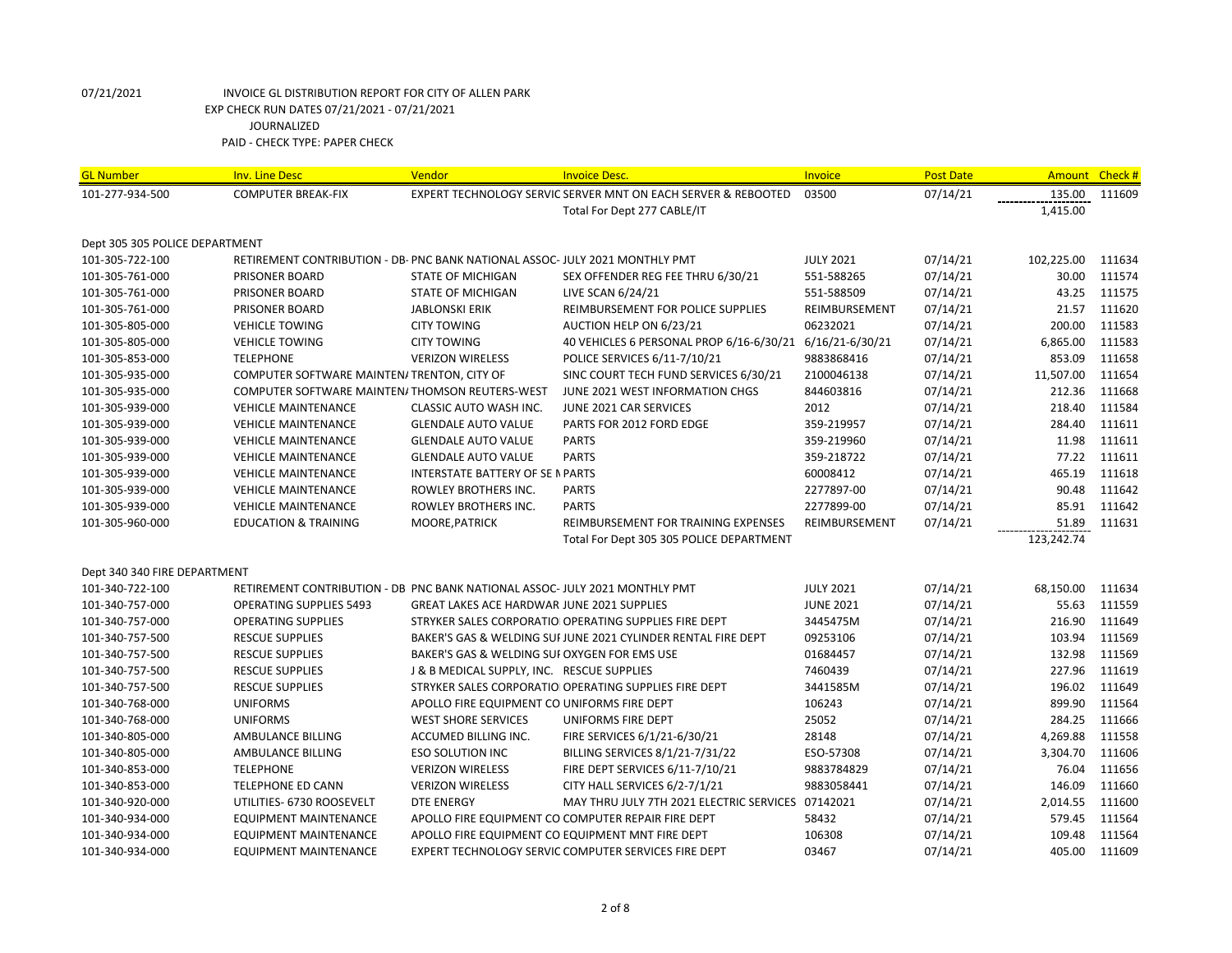| <b>GL Number</b>                          | <b>Inv. Line Desc</b>                                                        | Vendor                                            | <b>Invoice Desc.</b>                                                    | Invoice          | <b>Post Date</b> | <b>Amount</b> | Check#       |
|-------------------------------------------|------------------------------------------------------------------------------|---------------------------------------------------|-------------------------------------------------------------------------|------------------|------------------|---------------|--------------|
| 101-340-939-000                           | <b>VEHICLE MAINTENANCE</b>                                                   | HERKIMER RADIO SERVICE                            | <b>REPROGRAM TRUCK LADDER</b>                                           | 25825            | 07/14/21         | 100.00        | 111615       |
| 101-340-939-000                           | <b>VEHICLE MAINTENANCE</b>                                                   | ROWLEY BROTHERS INC.                              | <b>PARTS</b>                                                            | 2277897-00       | 07/14/21         | 90.48         | 111642       |
| 101-340-939-000                           | <b>VEHICLE MAINTENANCE</b>                                                   | ROWLEY BROTHERS INC.                              | <b>PARTS</b>                                                            | 2277899-00       | 07/14/21         | 85.91         | 111642       |
| 101-340-960-100                           | <b>EMS CONTINUING EDUCATION</b>                                              | CARUSO, WILLIAM                                   | PARAMEDIC EDUCATION WILLIAM CARUSO                                      | 324              | 07/14/21         | 8,460.00      | 111579       |
| 101-340-985-000                           | <b>CAPITAL OUTLAY</b>                                                        | SAVONE CEMENT, INC.                               | NEW GRATES AT THE FIRE DEPT                                             | 10317-722        | 07/14/21         | 15,750.00     | 111643       |
|                                           |                                                                              |                                                   | Total For Dept 340 340 FIRE DEPARTMENT                                  |                  |                  | 105,659.16    |              |
|                                           |                                                                              |                                                   |                                                                         |                  |                  |               |              |
| Dept 445 445 DEPARTMENT OF PUBLIC SERVICE |                                                                              |                                                   |                                                                         |                  |                  |               |              |
| 101-445-722-100                           | RETIREMENT CONTRIBUTION - DB- PNC BANK NATIONAL ASSOC- JULY 2021 MONTHLY PMT |                                                   |                                                                         | <b>JULY 2021</b> | 07/14/21         | 12,667.00     | 111634       |
| 101-445-757-000                           | <b>OPERATING SUPPLIES 5482</b>                                               | <b>GREAT LAKES ACE HARDWAR JUNE 2021 SUPPLIES</b> |                                                                         | <b>JUNE 2021</b> | 07/14/21         | 375.76        | 111559       |
| 101-445-757-000                           | <b>OPERATING SUPPLIES</b>                                                    | D & L GARDEN CENTER, INC. SUPPLIES                |                                                                         | 15730            | 07/14/21         | 359.90        | 111591       |
| 101-445-757-000                           | <b>OPERATING SUPPLIES</b>                                                    | D & L GARDEN CENTER, INC. SUPPLIES                |                                                                         | 16013            | 07/14/21         | 154.94        | 111591       |
| 101-445-786-000                           | <b>TRAFFIC SUPPLIES</b>                                                      | DORNBOS SIGN & SAFETY, IN PARTS                   |                                                                         | <b>INV 56264</b> | 07/14/21         | 2,381.00      | 111595       |
| 101-445-853-000                           | TELEPHONE R SHIPMAN                                                          | <b>VERIZON WIRELESS</b>                           | CITY HALL SERVICES 6/2-7/1/21                                           | 9883058441       | 07/14/21         | 49.53         | 111660       |
| 101-445-920-000                           | UTILITIES- 6450 ALLEN RD                                                     | DTE ENERGY                                        | MAY THRU JULY 7TH 2021 ELECTRIC SERVICES 07142021                       |                  | 07/14/21         | 589.26        | 111600       |
| 101-445-920-000                           | UTILITIES GARAGE APT R                                                       | DTE ENERGY                                        | JUNE 2021 GAS SERVICES                                                  | 07142021         | 07/14/21         | 98.09         | 111604       |
| 101-445-926-000                           | UTILITES 16430 ECORSE                                                        | <b>DTE ENERGY</b>                                 | MAY THRU JULY 7TH 2021 ELECTRIC SERVICES 07142021                       |                  | 07/14/21         | 145.00        | 111600       |
| 101-445-926-000                           | STREET LIGHTING- 15501 PHILOMI DTE ENERGY                                    |                                                   | STREETLIGHT SERVICES 6/1-7/7/21                                         | 07142021         | 07/14/21         | 27,623.85     | 111603       |
| 101-445-931-000                           | <b>BUILDING MAINTENANCE</b>                                                  | A & B LOCKSMITH                                   | <b>SUPPLIES</b>                                                         | 89356            | 07/14/21         | 525.00        | 111557       |
| 101-445-931-000                           | <b>BUILDING MAINTENANCE 5470</b>                                             | <b>GREAT LAKES ACE HARDWAR JUNE 2021 SUPPLIES</b> |                                                                         | <b>JUNE 2021</b> | 07/14/21         | 49.67         | 111559       |
| 101-445-931-000                           | <b>BUILDING MAINTENANCE</b>                                                  | PRINCIPAL PLUMBING                                | DPW BLDG INSTALL SHUTOFF AT WATERLINE 062121                            |                  | 07/14/21         | 700.00        | 111635       |
| 101-445-931-000                           | <b>BUILDING MAINTENANCE</b>                                                  |                                                   | REDGUARD FIRE & SECURITY RADIO & FIRE MONITORING SYSTEM JULY THRL 49225 |                  | 07/14/21         | 249.00        | 111639       |
| 101-445-934-500                           | <b>COMPUTER BREAK-FIX</b>                                                    |                                                   | EXPERT TECHNOLOGY SERVIC TROUBLE SHOOTING WONDERWARE DPW BLD 03502      |                  | 07/14/21         | 540.00        | 111609       |
| 101-445-939-000                           | <b>VEHICLE MAINTENANCE 5491</b>                                              | <b>GREAT LAKES ACE HARDWAR JUNE 2021 SUPPLIES</b> |                                                                         | <b>JUNE 2021</b> | 07/14/21         | 6.82          | 111559       |
| 101-445-939-000                           | <b>VEHICLE MAINTENANCE</b>                                                   | BELL EQUIPMENT CO.                                | <b>PARTS</b>                                                            | P00538           | 07/14/21         | 3,579.42      | 111573       |
| 101-445-939-000                           | <b>VEHICLE MAINTENANCE</b>                                                   | <b>CERTIFIED ALIGNMENT &amp; SUS PARTS</b>        |                                                                         | W62192           | 07/14/21         | 4,688.88      | 111581       |
| 101-445-939-000                           | <b>VEHICLE MAINTENANCE</b>                                                   | <b>GLENDALE AUTO VALUE</b>                        | <b>PARTS</b>                                                            | 359-220164       | 07/14/21         | 51.99         | 111611       |
| 101-445-939-000                           | <b>VEHICLE MAINTENANCE</b>                                                   | ROWLEY BROTHERS INC.                              | <b>PARTS</b>                                                            | 2277897-00       | 07/14/21         | 90.48         | 111642       |
| 101-445-939-000                           | <b>VEHICLE MAINTENANCE</b>                                                   | ROWLEY BROTHERS INC.                              | <b>PARTS</b>                                                            | 2277899-00       | 07/14/21         | 85.91         | 111642       |
| 101-445-958-000                           | <b>MEMBERSHIP &amp; DUES</b>                                                 |                                                   | AMERICAN PUBLIC WORKS A! MEMBERSHIP RENEWAL R SHIPMAN 4/1/21-3/863303   |                  | 07/14/21         | 240.00        | 111565       |
| 101-445-962-000                           | MISCELLANEOUS                                                                | COMPREHENSIVE TESTING SC JUNE 2021 LAB SERVICES   |                                                                         | 2955             | 07/14/21         | 710.00        | 111585       |
| 101-445-962-000                           | MISCELLANEOUS                                                                | CROWN CASTLE FIBER LLC                            | JULY 2021 DARK FIBER LINES BTWN CITY HALL {858823                       |                  | 07/14/21         | 512.50        | 111589       |
|                                           |                                                                              |                                                   | Total For Dept 445 445 DEPARTMENT OF PUBLIC SERVICE                     |                  |                  | 56.474.00     |              |
|                                           |                                                                              |                                                   |                                                                         |                  |                  |               |              |
| Dept 707 707 PARKS & REC                  |                                                                              |                                                   |                                                                         |                  |                  |               |              |
| 101-707-783-000                           | PARK SUPPLIES 5500                                                           | <b>GREAT LAKES ACE HARDWAR JUNE 2021 SUPPLIES</b> |                                                                         | <b>JUNE 2021</b> | 07/14/21         | 256.82        | 111559       |
| 101-707-784-000                           | <b>PARK SERVICES 5453</b>                                                    | <b>GREAT LAKES ACE HARDWAR JUNE 2021 SUPPLIES</b> |                                                                         | <b>JUNE 2021</b> | 07/14/21         | 13.28         | 111559       |
| 101-707-784-000                           | CRADLE PT HUMPTY DUMPTY PK VERIZON WIRELESS                                  |                                                   | CITY HALL SERVICES 6/2-7/1/21                                           | 9883058441       | 07/14/21         | 130.12        | 111660       |
| 101-707-920-000                           | UTILITIES 6295 WINONA                                                        | <b>DTE ENERGY</b>                                 | MAY THRU JULY 7TH 2021 ELECTRIC SERVICES 07142021                       |                  | 07/14/21         | 520.42        | 111600       |
| 101-707-925-800                           | <b>SMART TRANS 4</b>                                                         | <b>VERIZON WIRELESS</b>                           | CITY HALL SERVICES 6/2-7/1/21                                           | 9883058441       | 07/14/21         | 342.61        | 111660       |
| 101-707-931-000                           | BUILDING MAINTENANCE 5450                                                    | GREAT LAKES ACE HARDWAR JUNE 2021 SUPPLIES        |                                                                         | <b>JUNE 2021</b> | 07/14/21         |               | 82.71 111559 |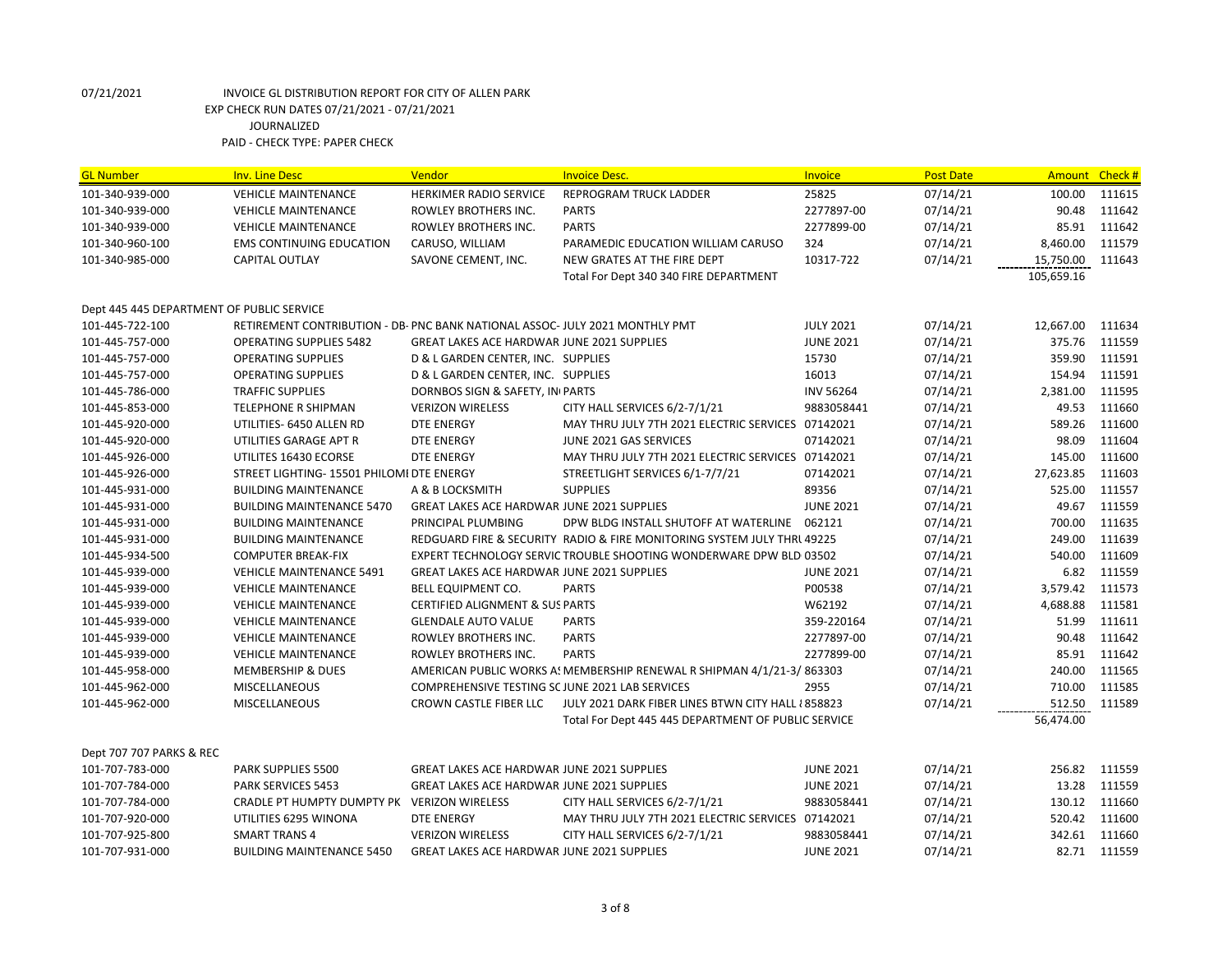| <b>GL Number</b>                                 | <b>Inv. Line Desc</b>                                                       | Vendor                                            | <b>Invoice Desc.</b>                                                    | Invoice          | <b>Post Date</b> | Amount Check #    |               |
|--------------------------------------------------|-----------------------------------------------------------------------------|---------------------------------------------------|-------------------------------------------------------------------------|------------------|------------------|-------------------|---------------|
| 101-707-934-000                                  | EQUIPMENT MAINTENANCE 5508 GREAT LAKES ACE HARDWAR JUNE 2021 SUPPLIES       |                                                   |                                                                         | <b>JUNE 2021</b> | 07/14/21         | 60.81             | 111559        |
| 101-707-934-000                                  | <b>EQUIPMENT MAINTENANCE</b>                                                | <b>KAMPS INC</b>                                  | <b>SUPPLIES</b>                                                         | IV466430         | 07/14/21         | 2,320.00          | 111623        |
| 101-707-939-000                                  | <b>VEHICLE MAINTENANCE</b>                                                  | <b>BARGAIN TIRE CO</b>                            | <b>PARTS</b>                                                            | 1919             | 07/14/21         | 255.06            | 111570        |
| 101-707-939-000                                  | <b>VEHICLE MAINTENANCE</b>                                                  | CLASSIC AUTO WASH INC.                            | JUNE 2021 CAR SERVICES                                                  | 2012             | 07/14/21         | 23.40             | 111584        |
| 101-707-939-000                                  | <b>VEHICLE MAINTENANCE</b>                                                  | ROWLEY BROTHERS INC.                              | <b>PARTS</b>                                                            | 2277897-00       | 07/14/21         | 90.48             | 111642        |
| 101-707-939-000                                  | <b>VEHICLE MAINTENANCE</b>                                                  | ROWLEY BROTHERS INC.                              | <b>PARTS</b>                                                            | 2277899-00       | 07/14/21         | 85.91             | 111642        |
|                                                  |                                                                             |                                                   | Total For Dept 707 707 PARKS & REC                                      |                  |                  | 4,181.62          |               |
| Dept 751 751 COMMUNITY CENTER                    |                                                                             |                                                   |                                                                         |                  |                  |                   |               |
| 101-751-757-000                                  | <b>OPERATING SUPPLIES 5502</b>                                              | <b>GREAT LAKES ACE HARDWAR JUNE 2021 SUPPLIES</b> |                                                                         | <b>JUNE 2021</b> | 07/14/21         | 591.32            | 111559        |
| 101-751-920-000                                  | UTILITIES COMM CENTER                                                       | <b>DTE ENERGY</b>                                 | STREETLIGHT SERVICES 6/1-7/7/21                                         | 07142021         | 07/14/21         | 9,756.16          | 111603        |
| 101-751-931-000                                  | <b>BUILDING MAINTENANCE 5425</b>                                            | <b>GREAT LAKES ACE HARDWAR JUNE 2021 SUPPLIES</b> |                                                                         | <b>JUNE 2021</b> | 07/14/21         | 219.54            | 111559        |
| 101-751-934-000                                  | EQUIPMENT MAINTENANCE 5440 GREAT LAKES ACE HARDWAR JUNE 2021 SUPPLIES       |                                                   |                                                                         | <b>JUNE 2021</b> | 07/14/21         | 57.90             | 111559        |
| 101-751-934-000                                  | <b>EQUIPMENT MAINTENANCE</b>                                                | BECKER ARENA PRODUCTS IN PARTS                    |                                                                         | 601396           | 07/14/21         | 1,795.00          | 111572        |
| 101-751-934-000                                  | <b>EQUIPMENT MAINTENANCE</b>                                                | NETWORK SERVICES COMPAI PARTS                     |                                                                         | 6716513-00       | 07/14/21         | 662.97            | 111633        |
|                                                  |                                                                             |                                                   | Total For Dept 751 751 COMMUNITY CENTER                                 |                  |                  | 13,082.89         |               |
| Dept 803 HISTORICAL                              |                                                                             |                                                   |                                                                         |                  |                  |                   |               |
| 101-803-920-000                                  | UTILITIES HISTORICAL                                                        | <b>DTE ENERGY</b>                                 | MAY THRU JULY 7TH 2021 ELECTRIC SERVICES 07142021                       |                  | 07/14/21         | 97.93             | 111600        |
|                                                  |                                                                             |                                                   | Total For Dept 803 HISTORICAL                                           |                  |                  | 97.93             |               |
| Dept 864 864 RETIREE/ACTIVE HEALTHCARE           |                                                                             |                                                   |                                                                         |                  |                  |                   |               |
| 101-864-722-100                                  | RETIREMENT CONTRIBUTION - GF PNC BANK NATIONAL ASSOC- JULY 2021 MONTHLY PMT |                                                   |                                                                         | <b>JULY 2021</b> | 07/14/21         | 6,896.00 111634   |               |
|                                                  |                                                                             |                                                   | Total For Dept 864 864 RETIREE/ACTIVE HEALTHCARE                        |                  |                  | 6,896.00          |               |
|                                                  |                                                                             |                                                   |                                                                         |                  |                  |                   |               |
|                                                  |                                                                             |                                                   | Total For Fund 101 GENERAL FUND                                         |                  |                  | 541,298.56        |               |
| Fund 202 MAJOR STREET FUND                       |                                                                             |                                                   |                                                                         |                  |                  |                   |               |
| Dept 479 PRESERVATION - STREETS                  |                                                                             |                                                   |                                                                         |                  |                  |                   |               |
| 202-479-820-000                                  | <b>ENGINEERING</b>                                                          | <b>BUCCILLI GROUP, LLC</b>                        | MAJOR ST INSPECTIONS 6/28-7/1/21                                        | 4596             | 07/14/21         | 2,862.00 111576   |               |
|                                                  |                                                                             |                                                   | Total For Dept 479 PRESERVATION - STREETS                               |                  |                  | 2,862.00          |               |
| Dept 505 CONSTRUCTION - STREETS                  |                                                                             |                                                   |                                                                         |                  |                  |                   |               |
| 202-505-985-000                                  | <b>CAPITAL OUTLAY</b>                                                       |                                                   | GV CEMENT CONTRACTING C AP-153 PMT #2 MAJOR RD SECTION 2 PARK AV AP-153 |                  | 07/14/21         | 322,360.95 111613 |               |
|                                                  |                                                                             |                                                   | Total For Dept 505 CONSTRUCTION - STREETS                               |                  |                  | 322,360.95        |               |
|                                                  |                                                                             |                                                   | Total For Fund 202 MAJOR STREET FUND                                    |                  |                  | 325,222.95        |               |
|                                                  |                                                                             |                                                   |                                                                         |                  |                  |                   |               |
| Fund 203 LOCAL STREET FUND                       |                                                                             |                                                   |                                                                         |                  |                  |                   |               |
| Dept 475 475 TRAFFIC SERVICES<br>203-475-757-000 |                                                                             |                                                   |                                                                         | 3413729          |                  |                   |               |
|                                                  | <b>OPERATING SUPPLIES</b>                                                   | <b>WENSCO SIGN SUPPLY</b>                         | <b>PARTS</b>                                                            |                  | 07/14/21         |                   | 343.20 111665 |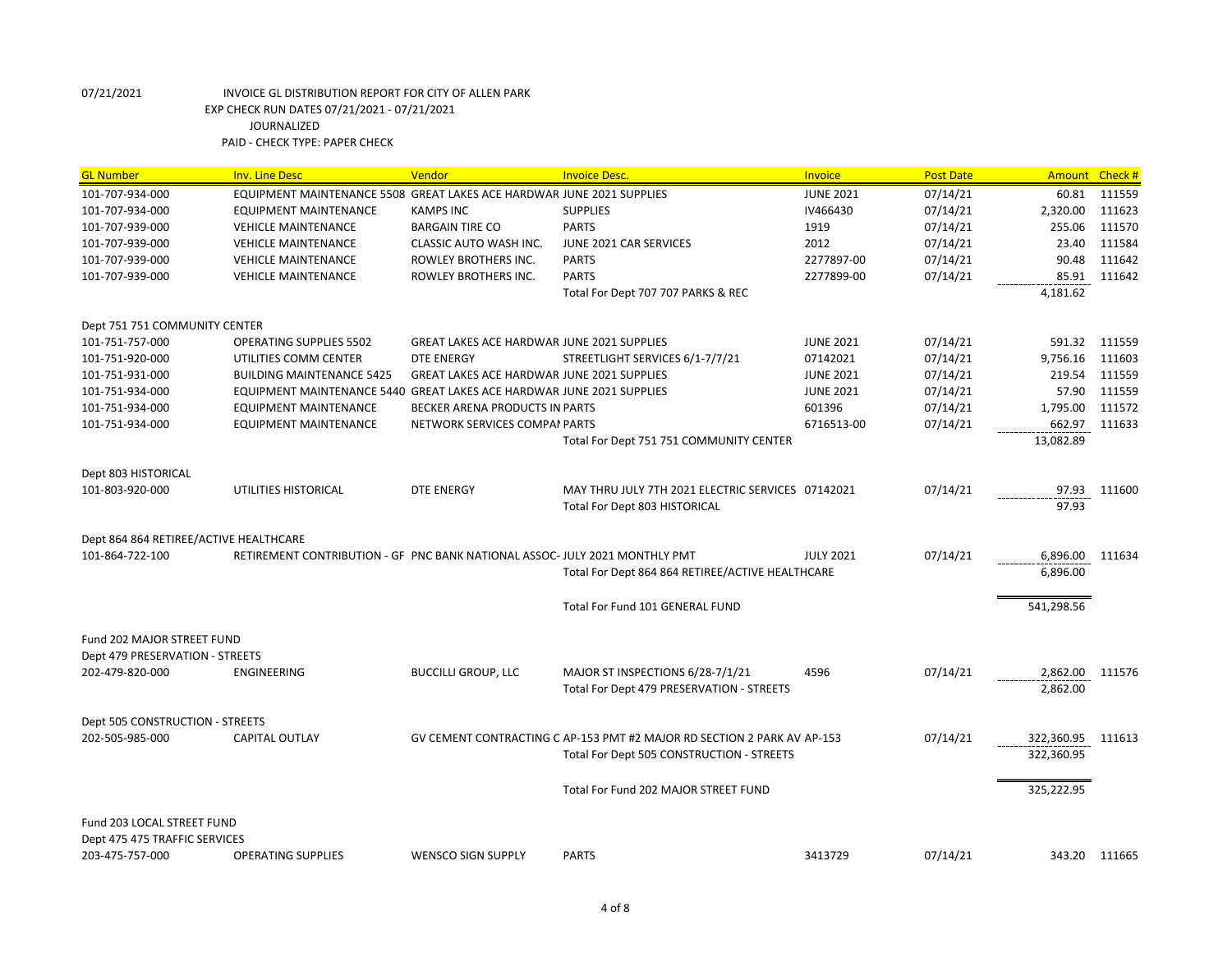| <b>GL Number</b>                  | <b>Inv. Line Desc</b>      | Vendor                                  | <b>Invoice Desc.</b>                                                                     | <b>Invoice</b>   | <b>Post Date</b> |           | Amount Check # |
|-----------------------------------|----------------------------|-----------------------------------------|------------------------------------------------------------------------------------------|------------------|------------------|-----------|----------------|
| 203-475-757-000                   | <b>OPERATING SUPPLIES</b>  | <b>WENSCO SIGN SUPPLY</b>               | <b>SUPPLIES</b>                                                                          | 3420088          | 07/14/21         | 1,379.04  | 111665         |
|                                   |                            |                                         | Total For Dept 475 475 TRAFFIC SERVICES                                                  |                  |                  | 1,722.24  |                |
| Dept 479 PRESERVATION - STREETS   |                            |                                         |                                                                                          |                  |                  |           |                |
| 203-479-714-000                   | ROUTINE MAINTENANCE        |                                         | PROFESSIONAL SERVICE IND I MAY 2021 CONCRETE TESTING DPS                                 | 00766732         | 07/14/21         | 1,948.76  | 111667         |
| 203-479-714-000                   | ROUTINE MAINTENANCE        |                                         | PROFESSIONAL SERVICE IND I JUNE 2021 CONCRETE TESTING DPS                                | 00771747         | 07/14/21         | 1,862.52  | 111667         |
| 203-479-801-220                   | PROF'L SERVICES -TREES     | T-N-T TREE SERVICE INC                  | TREE SERVICES ON HANFOR                                                                  | 600304           | 07/14/21         | 3,000.00  | 111651         |
|                                   |                            |                                         | Total For Dept 479 PRESERVATION - STREETS                                                |                  |                  | 6,811.28  |                |
| Dept 483 ADMINISTRATION - STREETS |                            |                                         |                                                                                          |                  |                  |           |                |
| 203-483-820-000                   | ENGINEERING                | <b>BUCCILLI GROUP, LLC</b>              | INSPECTION SERVICES AL ASPHALT 6/28-6/30/24597                                           |                  | 07/14/21         | 1,890.00  | 111576         |
| 203-483-820-000                   | ENGINEERING                | <b>BUCCILLI GROUP, LLC</b>              | LOCAL ST INSPECTIONS 6/28-7/1/21                                                         | 4595             | 07/14/21         | 1,080.00  | 111576         |
|                                   |                            |                                         | Total For Dept 483 ADMINISTRATION - STREETS                                              |                  |                  | 2,970.00  |                |
|                                   |                            |                                         | Total For Fund 203 LOCAL STREET FUND                                                     |                  |                  | 11,503.52 |                |
| Fund 249 BUILDING FUND            |                            |                                         |                                                                                          |                  |                  |           |                |
| Dept 371 371 BUILDING DEPARTMENT  |                            |                                         |                                                                                          |                  |                  |           |                |
| 249-371-821-000                   | MECHANICAL INSPECTIONS     | CARNILL, STEVE                          | JUNE 2021 MECHANICAL INSPECTIONS                                                         | <b>JUNE 2021</b> | 07/14/21         | 1,592.50  | 111578         |
| 249-371-822-000                   | PLUMBING INSPECTIONS       | HALASH, JEROME                          | JUNE 2021 PLUMBING INSPECTIONS                                                           | <b>JUNE 2021</b> | 07/14/21         | 609.00    | 111614         |
| 249-371-822-500                   | ELECTRICAL INSPECTIONS     | CARY, KENNETH                           | JUNE 021 ELECTRICAL INSPECTIONS                                                          | <b>JUNE 2021</b> | 07/14/21         | 500.00    | 111577         |
| 249-371-853-000                   | <b>TELEPHONE</b>           | <b>VERIZON WIRELESS</b>                 | BLDG SERVICES 6/11-7/10/21                                                               | 9883830161       | 07/14/21         | 168.16    | 111659         |
| 249-371-853-000                   | <b>TELEPHONE M BAKER</b>   | <b>VERIZON WIRELESS</b>                 | CITY HALL SERVICES 6/2-7/1/21                                                            | 9883058441       | 07/14/21         | 177.89    | 111660         |
| 249-371-935-000                   |                            |                                         | COMPUTER SOFTWARE MAINTEN/ EXPERT TECHNOLOGY SERVIC SERVICES ON TANNIA/JACK TABLETS & PC | 03501            | 07/14/21         | 765.00    | 111609         |
| 249-371-939-000                   | <b>VEHICLE MAINTENANCE</b> | <b>INTERSTATE BATTERY OF SE N PARTS</b> |                                                                                          | 60008412         | 07/14/21         | 141.73    | 111618         |
| 249-371-963-000                   | PROFESSIONAL SVCS          |                                         | MECHANICAL SAFETY & CONSUME 2021 BLDG INSPECTIONS                                        | <b>JUNE 2021</b> | 07/14/21         | 1,430.00  | 111629         |
|                                   |                            |                                         | Total For Dept 371 371 BUILDING DEPARTMENT                                               |                  |                  | 5,384.28  |                |
|                                   |                            |                                         |                                                                                          |                  |                  |           |                |
|                                   |                            |                                         | Total For Fund 249 BUILDING FUND                                                         |                  |                  | 5,384.28  |                |
| Fund 250 DDA OPERATING            |                            |                                         |                                                                                          |                  |                  |           |                |
| Dept 000                          |                            |                                         |                                                                                          |                  |                  |           |                |
| 250-000-716-000                   | <b>MEDICAL</b>             | KIBBY, JENNIFER                         | AUG 2021 MEDICAL REIMBURSEMENT                                                           | AUG 2021         | 07/14/21         | 1,038.36  | 111626         |
| 250-000-718-000                   | <b>OPTICAL</b>             | KIBBY, JENNIFER                         | AUG 2021 MEDICAL REIMBURSEMENT                                                           | AUG 2021         | 07/14/21         | 11.40     | 111626         |
| 250-000-720-000                   | <b>DENTAL</b>              | KIBBY, JENNIFER                         | AUG 2021 MEDICAL REIMBURSEMENT                                                           | AUG 2021         | 07/14/21         | 28.96     | 111626         |
| 250-000-722-000                   |                            |                                         | RETIREMENT CONTRIBUTION - DC NATIONAL FINANCIAL SERVIC JULY 2021 RETIREMENT CONTRIBUTION | <b>JULY 2021</b> | 07/14/21         | 530.99    | 111632         |
| 250-000-801-001                   | <b>LAWN SERVICES</b>       | RAMIREZ, LILY                           | JULY 2021 LAWN SERVICES                                                                  | <b>JULY 2021</b> | 07/14/21         | 78.00     | 111637         |
| 250-000-801-001                   | <b>LAWN SERVICES</b>       | <b>RAMIREZ MARTHA</b>                   | JULY 2021 LAWN SERVICES 7/4-7/9/21                                                       | <b>JULY 2021</b> | 07/14/21         | 292.33    | 111638         |
| 250-000-829-000                   | SITE IMPROVEMENTS          | AL'S ASPHALT PAVING CO.                 | REMOVE EXISTING STRUCTURE OFF ALLEY WAY 27567                                            |                  | 07/14/21         | 72,000.00 | 111563         |
| 250-000-829-000                   | SITE IMPROVEMENTS          | AL'S ASPHALT PAVING CO.                 | REMOVE EXISTING MILLINGS OFF ALLEN RD ALI 27566                                          |                  | 07/14/21         | 66,574.00 | 111563         |
| 250-000-829-000                   | SITE IMPROVEMENTS          | AL'S ASPHALT PAVING CO.                 | ADD STRIPING BEHIND FRANK J LADA REC CTR 27565                                           |                  | 07/14/21         | 1,250.00  | 111563         |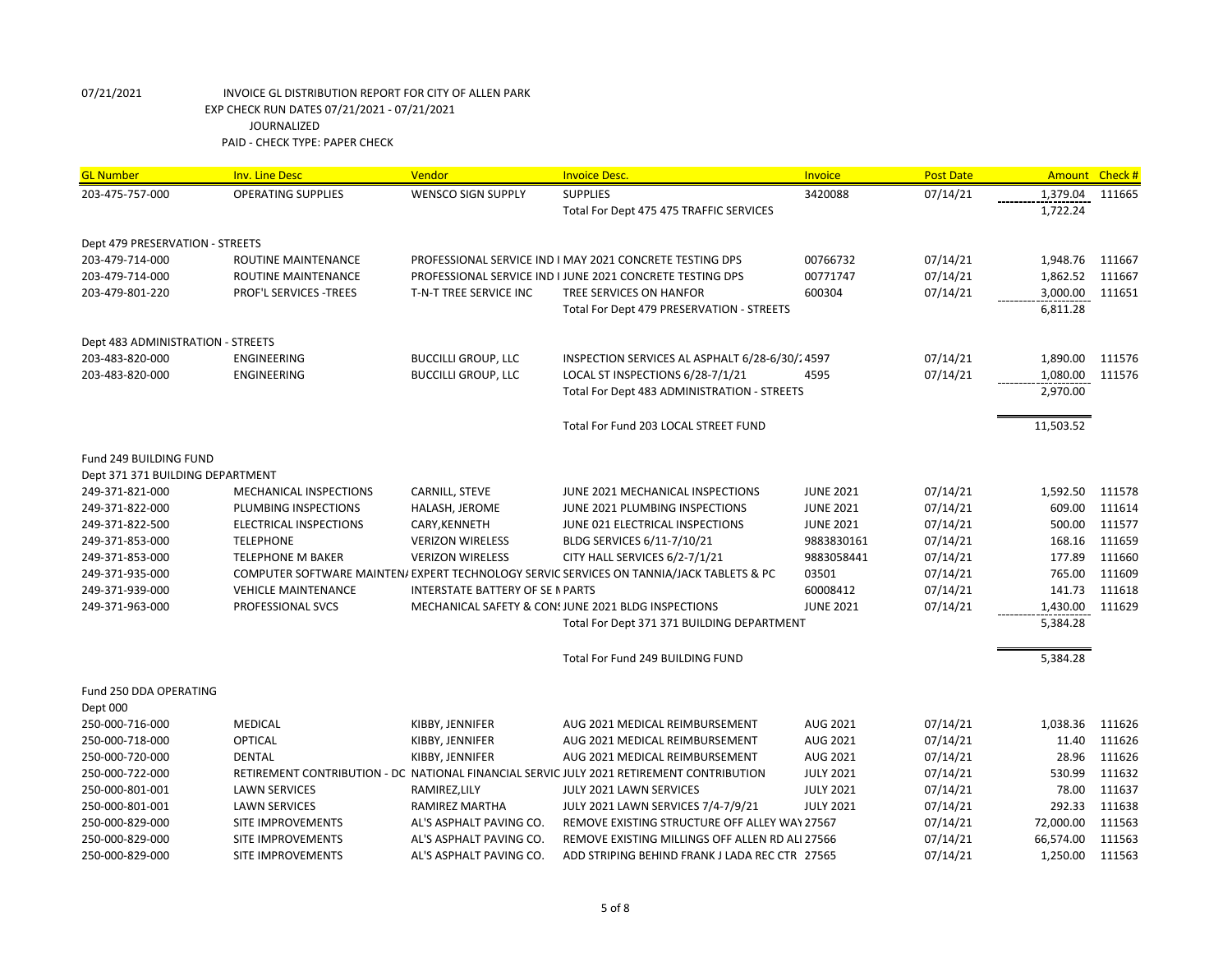| <b>GL Number</b>                 | <b>Inv. Line Desc</b>                        | Vendor                                            | <b>Invoice Desc.</b>                                                       | Invoice          | <b>Post Date</b> | <b>Amount</b> | Check # |
|----------------------------------|----------------------------------------------|---------------------------------------------------|----------------------------------------------------------------------------|------------------|------------------|---------------|---------|
| 250-000-920-000                  | <b>UTILITIES</b>                             | <b>ALLEN PARK WATER</b>                           | WATER USAGE FOR DDA OFFICE 3/1-6/7/21                                      | 010-AL065-43     | 07/14/21         | 66.10         | 111566  |
| 250-000-920-000                  | <b>UTILITIES</b>                             | <b>DTE ENERGY</b>                                 | 6543 ALLEN SERVICES 6/4-7/2/21                                             | 910008199275     | 07/14/21         | 115.86        | 111596  |
| 250-000-920-000                  | <b>UTILITIES</b>                             | <b>DTE ENERGY</b>                                 | 15500 BEATRICE PARKING LOT LIGHTS 6/4-7/2/910005331970                     |                  | 07/14/21         | 120.74        | 111597  |
| 250-000-920-000                  | <b>UTILITIES</b>                             | <b>DTE ENERGY</b>                                 | 5301 ALLEN RD PARKING LOT LIGHTS 6/8-7/6/2910006782213                     |                  | 07/14/21         | 74.67         | 111598  |
| 250-000-920-000                  | <b>UTILITIES</b>                             | <b>DTE ENERGY</b>                                 | 5951 N ALLEN RD SERVICES 6/4-7/2/21                                        | 910007536998     | 07/14/21         | 169.17        | 111599  |
| 250-000-942-000                  | <b>RENT</b>                                  | JO NICK PROPERTIERS LLC                           | LEASE RENEWAL 7/1/21-6/30/22                                               | 303              | 07/14/21         | 9,600.00      | 111622  |
| 250-000-960-000                  | MARKETING/PROMOTIONS                         | <b>CONPOTO LLC</b>                                | SUBSCRIPTION RENEWAL DOWNTOWN DOLLAI 2527                                  |                  | 07/14/21         | 149.00        | 111586  |
| 250-000-960-000                  | MARKETING/PROMOTIONS                         | CRYSLER, SUSAN                                    | FM SET UP & BREAKDOWN 7/9/21                                               | 105              | 07/14/21         | 88.00         | 111590  |
| 250-000-962-000                  | <b>MISCELLANEOUS</b>                         |                                                   | KENCO FIRE EQUIPMENT, INC ANNUAL FIRE EXT INSPECTION DDA OFFICE            | 2106014-2        | 07/14/21         | 52.00         | 111624  |
|                                  |                                              |                                                   | Total For Dept 000                                                         |                  |                  | 152,239.58    |         |
|                                  |                                              |                                                   | Total For Fund 250 DDA OPERATING                                           |                  |                  | 152,239.58    |         |
| Fund 266 DRUG FORFEITURE - STATE |                                              |                                                   |                                                                            |                  |                  |               |         |
| Dept 000                         |                                              |                                                   |                                                                            |                  |                  |               |         |
| 266-000-657-000                  | FORFEITED MONIES-STATE&LOCAL TAYLOR, CITY OF |                                                   | GUN RANGE RENTAL 4/20 THRU 4/22/21                                         | INV0014208       | 07/14/21         | 600.00        | 111652  |
|                                  |                                              |                                                   | Total For Dept 000                                                         |                  |                  | 600.00        |         |
|                                  |                                              |                                                   | Total For Fund 266 DRUG FORFEITURE - STATE                                 |                  |                  | 600.00        |         |
|                                  |                                              |                                                   |                                                                            |                  |                  |               |         |
| Fund 271 LIBRARY                 |                                              |                                                   |                                                                            |                  |                  |               |         |
| Dept 000                         |                                              |                                                   |                                                                            |                  |                  |               |         |
| 271-000-757-000                  | <b>OPERATING SUPPLIES 5462</b>               | <b>GREAT LAKES ACE HARDWAR JUNE 2021 SUPPLIES</b> |                                                                            | <b>JUNE 2021</b> | 07/14/21         | 21.84         | 111559  |
| 271-000-757-000                  | <b>OPERATING SUPPLIES</b>                    | SWINEHART, BRANDI                                 | REIMBURSEMENT FOR LIBRARY SUPPLIES                                         | REIMBURSEMENT    | 07/14/21         | 180.53        | 111650  |
| 271-000-827-000                  | <b>LIBRARY SERVICES</b>                      | THE LIBRARY NETWORK                               | CIRCULATION CHGS LIB 7/1-9/30/21                                           | 68274            | 07/14/21         | 7,131.71      | 111653  |
| 271-000-827-000                  | <b>LIBRARY SERVICES</b>                      | THE LIBRARY NETWORK                               | SUBSCRIPTION FOR LIB 7/1-9/30/21                                           | 68250            | 07/14/21         | 338.17        | 111653  |
| 271-000-828-000                  | <b>MATERIALS</b>                             | <b>BAKER &amp; TAYLOR</b>                         | <b>LIBRARY MATERIALS</b>                                                   | 2036055436       | 07/14/21         | 112.27        | 111568  |
| 271-000-828-000                  | <b>MATERIALS</b>                             | THE LIBRARY NETWORK                               | CONSUMER ONLINE RPTS 7/21-6/22                                             | 68323            | 07/14/21         | 1,185.04      | 111653  |
| 271-000-920-000                  | UTILITIES 8100 ALLEN RD                      | <b>DTE ENERGY</b>                                 | MAY THRU JULY 7TH 2021 ELECTRIC SERVICES 07142021                          |                  | 07/14/21         | 912.86        | 111600  |
| 271-000-931-000                  | <b>BUILDING MAINTENANCE</b>                  |                                                   | COVERALL NORTH AMERICA JULY 2021 COMMERCIAL CLEANING FOR LIBRAI 1340280419 |                  | 07/14/21         | 995.00        | 111588  |
| 271-000-931-000                  | <b>BUILDING MAINTENANCE</b>                  |                                                   | EXPERT HEATING & COOLING CLEAN CONDENSER COILS FOR LIBRARY                 | W46828           | 07/14/21         | 296.75        | 111608  |
| 271-000-931-000                  | <b>BUILDING MAINTENANCE</b>                  | RMG OUTDOOR SERVICES                              | JUNE 2021 LIBRARY LAWN SERVICES                                            | 55940            | 07/14/21         | 260.00        | 111641  |
|                                  |                                              |                                                   | Total For Dept 000                                                         |                  |                  | 11,434.17     |         |
|                                  |                                              |                                                   | <b>Total For Fund 271 LIBRARY</b>                                          |                  |                  | 11,434.17     |         |
| Fund 592 WATER & SEWER           |                                              |                                                   |                                                                            |                  |                  |               |         |
| Dept 600 WATER                   |                                              |                                                   |                                                                            |                  |                  |               |         |
| 592-600-745-400                  | <b>METER MAINTENANCE</b>                     | BATCO, INC.                                       | <b>SUPPLIES</b>                                                            | 21018            | 07/14/21         | 1,548.50      | 111571  |
| 592-600-745-400                  | <b>METER MAINTENANCE</b>                     | <b>ETNA SUPPLY COMPANY</b>                        | <b>PARTS</b>                                                               | S103939645.001   | 07/14/21         | 3,160.00      | 111607  |
| 592-600-745-400                  | <b>METER MAINTENANCE</b>                     | <b>ETNA SUPPLY COMPANY</b>                        | <b>PARTS</b>                                                               | S104077856.001   | 07/14/21         | 22.72         | 111607  |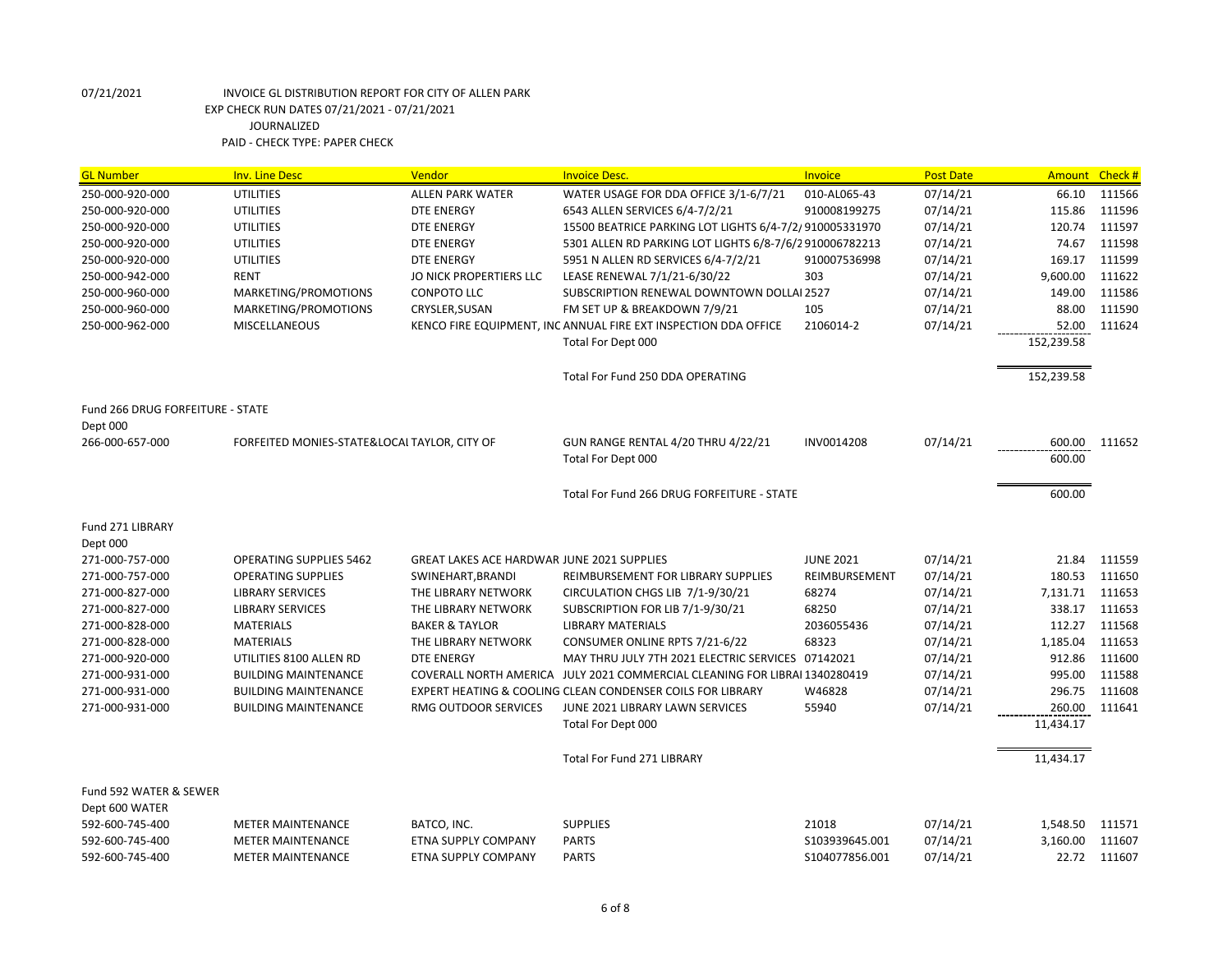| <b>GL Number</b>   | <b>Inv. Line Desc</b>                        | Vendor                                            | <b>Invoice Desc.</b>                                                                     | Invoice           | <b>Post Date</b> | Amount Check # |        |
|--------------------|----------------------------------------------|---------------------------------------------------|------------------------------------------------------------------------------------------|-------------------|------------------|----------------|--------|
| 592-600-745-400    | <b>METER MAINTENANCE</b>                     | <b>ETNA SUPPLY COMPANY</b>                        | <b>PARTS</b>                                                                             | S103917188.001    | 07/14/21         | 1,580.00       | 111607 |
| 592-600-745-400    | <b>METER MAINTENANCE</b>                     | ETNA SUPPLY COMPANY                               | <b>PARTS</b>                                                                             | \$103936633.001   | 07/14/21         | 1,325.00       | 111607 |
| 592-600-873-000    | <b>MAIN MAINTENANCE</b>                      | CORE & MAIN LP                                    | <b>PARTS</b>                                                                             | 0265913           | 07/14/21         | 1,151.82       | 111587 |
| 592-600-873-000    | <b>MAIN MAINTENANCE</b>                      | <b>CORE &amp; MAIN LP</b>                         | CREDIT FOR RT ON SO 0152150                                                              | 0200018           | 07/14/21         | (242.30)       | 111587 |
| 592-600-873-000    | <b>MAIN MAINTENANCE</b>                      | CORE & MAIN LP                                    | <b>PARTS</b>                                                                             | 0152150           | 07/14/21         | 675.06         | 111587 |
| 592-600-873-000    | <b>MAIN MAINTENANCE</b>                      | HURON SOD FARMS, INC.                             | <b>SUPPLIES</b>                                                                          | 6452              | 07/14/21         | 393.00         | 111616 |
| 592-600-873-200    | WC ALLIANCE OF DR WATERSHEDS WAYNE COUNTY    |                                                   | APRIL 2021-JUNE 2021 ECPAD O&M ASSESSME 307082                                           |                   | 07/14/21         | 4,257.03       | 111664 |
| 592-600-926-050    | WHOLESALE WATER                              |                                                   | GREAT LAKES WATER AUTHO MAY 2021 WHOLESALE WATER USAGE                                   | MAYWHOLESALE      | 07/14/21         | 245,110.96     | 111594 |
| 592-600-939-000    | <b>VEHICLE MAINTENANCE</b>                   | TRI-COUNTY INTERNATIONAL PARTS                    |                                                                                          | X102016078:01     | 07/14/21         | 563.16         | 111655 |
| 592-600-939-000    | <b>VEHICLE MAINTENANCE</b>                   | TRI-COUNTY INTERNATIONAL PARTS                    |                                                                                          | X102016097:01     | 07/14/21         | 52.48          | 111655 |
| 592-600-978-004    | <b>CROSS CONNECTION PROGRAM</b>              | HYDRO DESIGNS, INC.                               | JUNE 2021 CROSS CONNECTION COMMERCIAL 0062753-IN                                         |                   | 07/14/21         | 1,500.00       | 111617 |
| 592-600-978-004    | <b>CROSS CONNECTION PROGRAM</b>              | HYDRO DESIGNS, INC.                               | JUNE 2021 CROSS CONNECTION RESIDENTIAL II 0062495-IN                                     |                   | 07/14/21         | 4,934.00       | 111617 |
|                    |                                              |                                                   | Total For Dept 600 WATER                                                                 |                   |                  | 266,031.43     |        |
|                    |                                              |                                                   |                                                                                          |                   |                  |                |        |
| Dept 601 601 SEWER |                                              |                                                   |                                                                                          |                   |                  |                |        |
| 592-601-712-000    | CLOTHING, CLEANING & TECH SKILI LOZON, STEVE |                                                   | REIMBURSEMENT FOR SAFETY STEEL TOE SHOE REIMBURSEMENT                                    |                   | 07/14/21         | 110.00         | 111627 |
| 592-601-907-300    | <b>EXCESS FLOW- WAYNE COUNTY</b>             | <b>DUWA</b>                                       | JULY 2021 FIXED EXCESS FLOW CHARGES                                                      | 0000301518        | 07/14/21         | 74,549.00      | 111605 |
| 592-601-920-000    | UTILITIES 24000 OUTER DR                     | <b>DTE ENERGY</b>                                 | MAY THRU JULY 7TH 2021 ELECTRIC SERVICES 07142021                                        |                   | 07/14/21         | 2,443.45       | 111600 |
| 592-601-923-000    | PROFESSIONAL SERVICES                        | <b>RITTER GIS INC</b>                             | JUNE 2021 GIS / AMS SUPPORT SERVICES                                                     | 2021-0080         | 07/14/21         | 1,400.00       | 111640 |
| 592-601-927-050    | SEWAGE DISPOSAL-GLWA                         | GREAT LAKES WATER AUTHO JUNE 2021 SEWAGE USAGE    |                                                                                          | JUNESEWAGE        | 07/14/21         | 72,200.00      | 111593 |
| 592-601-939-100    | <b>VEHICLE MAINTENANCE</b>                   | CLASSIC AUTO WASH INC.                            | JUNE 2021 CAR SERVICES                                                                   | 2012              | 07/14/21         | 3.90           | 111584 |
| 592-601-939-100    | <b>VEHICLE MAINTENANCE</b>                   | ROWLEY BROTHERS INC.                              | <b>PARTS</b>                                                                             | 2277897-00        | 07/14/21         | 90.48          | 111642 |
| 592-601-939-100    | <b>VEHICLE MAINTENANCE</b>                   | ROWLEY BROTHERS INC.                              | <b>PARTS</b>                                                                             | 2277899-00        | 07/14/21         | 85.93          | 111642 |
| 592-601-939-100    | <b>VEHICLE MAINTENANCE</b>                   | POMP'S TIRE SERVICE INC                           | <b>PARTS</b>                                                                             | 1470022389        | 07/14/21         | 1,586.00       | 111663 |
| 592-601-940-500    |                                              |                                                   | FAIRLANE/INDEPNCE MKT STATIOI SECURITY CENTRAL PROTECTIJULY 2021 FAIRLANE GREEN SECURITY | 6703231           | 07/14/21         | 39.95          | 111644 |
| 592-601-962-000    | <b>MISCELLANEOUS</b>                         | AQUASIGHT LLC                                     | ANNUAL SUBSCRIPTION 2021-2022                                                            | 000646            | 07/14/21         | 2,400.00       | 111567 |
| 592-601-962-000    | <b>MISCELLANEOUS</b>                         | ETNA SUPPLY COMPANY                               | SENSUS ANNUAL FLEXNET HOSTING FEE 4/27/2 S103919853.001                                  |                   | 07/14/21         | 28,325.00      | 111607 |
| 592-601-962-000    | MISCELLANEOUS                                | SHARP, JULIE                                      | REFUND ON BILL PMT TO WRONG CITY                                                         | <b>REFUND PMT</b> | 07/14/21         | 96.11          | 111646 |
|                    |                                              |                                                   | Total For Dept 601 601 SEWER                                                             |                   |                  | 183,329.82     |        |
|                    |                                              |                                                   |                                                                                          |                   |                  |                |        |
| Dept 603 603 BASIN |                                              |                                                   |                                                                                          |                   |                  |                |        |
| 592-603-757-000    | <b>OPERATING SUPPLIES 5495</b>               | <b>GREAT LAKES ACE HARDWAR JUNE 2021 SUPPLIES</b> |                                                                                          | <b>JUNE 2021</b>  | 07/14/21         | 191.04         | 111559 |
| 592-603-853-000    | <b>TELEPHONE</b>                             | <b>VERIZON WIRELESS</b>                           | PUMP STN SERVICES 6/11-7/10/21                                                           | 9883743051        | 07/14/21         | 252.83         | 111657 |
| 592-603-853-000    | TELEPHONE M UHLENBERG                        | <b>VERIZON WIRELESS</b>                           | CITY HALL SERVICES 6/2-7/1/21                                                            | 9883058441        | 07/14/21         | 472.43         | 111660 |
| 592-603-920-000    | UTILITIES 1840 DIX RD                        | <b>DTE ENERGY</b>                                 | MAY THRU JULY 7TH 2021 ELECTRIC SERVICES 07142021                                        |                   | 07/14/21         | 5,193.99       | 111600 |
| 592-603-930-000    | SEWER MAINTENANCE                            | <b>GRAINGER</b>                                   | <b>PARTS</b>                                                                             | 9950590035        | 07/14/21         | 36.10          | 111612 |
| 592-603-930-000    | <b>SEWER MAINTENANCE</b>                     | MEYER LABORATORY, INC                             | <b>SUPPLIES</b>                                                                          | 0791414-IN        | 07/14/21         | 2,540.23       | 111630 |
| 592-603-931-000    | <b>BUILDING MAINTENANCE</b>                  | <b>GRAINGER</b>                                   | <b>PARTS</b>                                                                             | 9936929919        | 07/14/21         | 111.81         | 111612 |
| 592-603-931-000    | <b>BUILDING MAINTENANCE</b>                  | <b>GRAINGER</b>                                   | <b>SUPPLIES RET</b>                                                                      | 9948375234        | 07/14/21         | (111.81)       | 111612 |
| 592-603-931-000    | <b>BUILDING MAINTENANCE</b>                  | <b>GRAINGER</b>                                   | <b>PARTS</b>                                                                             | 9936929901        | 07/14/21         | 10.72          | 111612 |
| 592-603-931-000    | <b>BUILDING MAINTENANCE</b>                  |                                                   | J.G.M. VALVE CORPORATION BASIN SERVICE CALL NO POWER                                     | 21-14639          | 07/14/21         | 762.00         | 111621 |
|                    |                                              |                                                   |                                                                                          |                   |                  |                |        |